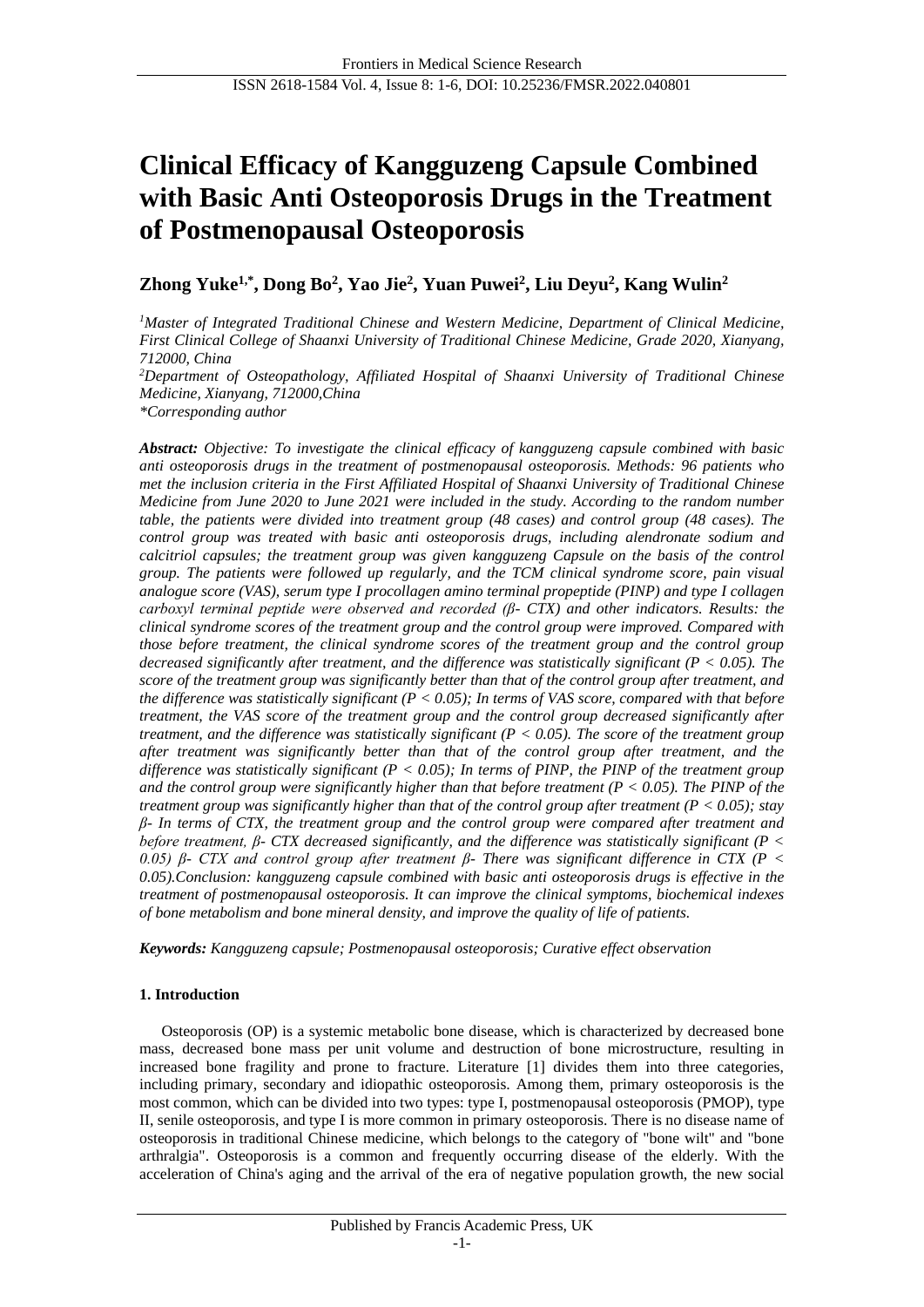situation dominated by the aging population will have a far-reaching impact on China's economic and social development. Since 2018, China has carried out the epidemiological survey of osteoporosis among Chinese residents for the first time. The latest research shows that there are great differences in the prevalence of osteoporosis among people in different regions, gender and age stages. For the population over 50 years old, the prevalence of urban population is lower than that in rural areas, and the prevalence of women is higher than that of men. Among them, the prevalence of people over 65 years old can reach 32%, 25.6% in urban areas and 35.3% in rural areas, The prevalence rate of male is 10.7%, while the prevalence rate of osteoporosis in female population can be as high as 51.6%. It can be seen that the prevalence rate of patients with osteoporosis in China gradually increases with age, and the proportion of postmenopausal osteoporosis is the largest, and the prevalence rate of women is much higher than that of men [2]. Osteoporosis changes the biomechanical properties of bone due to the change of its internal structure, such as the decrease of maximum load, yield load and elastic modulus, resulting in the decrease of bone elasticity, energy absorption and compressive capacity. Fracture can occur under the action of slight external force [3], and osteoporotic vertebral compression fracture (OVCF) is the most common among osteoporotic fractures, and the proportion of thoracolumbar fracture is the highest. Studies have shown that the proportion of women with thoracolumbar compression fractures is higher than that of men, and is younger than that of men. It tends to occur at the age of 60  $\sim$  69, while the majority of men are at the age of 70  $\sim$  79 [4]. The research shows that the incidence of OVCF in China has increased step by step in recent years [5]. Based on a data model simulation study, the number of OVCF among people over 50 years old in China will reach 3 million in 2050, and the related medical expenses will reach 22 billion US dollars [6].

At present, drug treatment, exercise improvement and diet adjustment are the three main means to prevent and treat osteoporosis, but drug treatment is still the core [7], including calcitonin, estrogen, bisphosphonates, ipriflavone, fluoride, calcium and vitamin D [8]. There are many kinds of drugs, but the medication cycle is long, the effect of drugs is slow, some side effects are large and the price is relatively expensive, it has brought great economic pressure to the patients themselves and their families. Therefore, some patients have poor medication compliance, which greatly reduces the effect of anti osteoporosis treatment. Traditional Chinese medicine is a great treasure house in China. In recent years, fruitful achievements have been made in the research of single traditional Chinese medicine, prescription, compound and other anti osteoporosis drugs. A large number of traditional Chinese medicine preparations with clear clinical efficacy have been applied in clinic under the guidance of traditional Chinese medicine theory and achieved good response [9], but it is rare to use traditional Chinese medicine alone to treat osteoporosis in clinic, This study intends to explore the safety and effectiveness of the combination of traditional Chinese medicine and Western medicine in the treatment of postmenopausal osteoporosis through clinical trials.

#### **2. Data and methods**

#### *2.1 Case selection*

#### *2.1.1 General data*

96 patients with menopausal osteoporosis treated in the orthopaedic inpatient department and outpatient department of our hospital from June 2020 to June 2021 were selected as the research object. They were randomly divided into observation group and control group, with 48 cases in each group. The age of the observation group ranged from 52 to 66 years, with an average age of (55.93  $\pm$  4.83) years; The course of disease was  $1.86 \sim 11.33$  years; The age of the control group was  $51 \sim 67$  years old, with an average age of  $(57.01 \pm 4.89)$ ; The course of disease was  $1.92 \approx 12.01$  years; There was no significant difference in the general data of the subjects before they were enrolled ( $P > 0.05$ ), which was comparable.

#### *2.1.2 Diagnostic criteria*

Refer to the guidelines for the diagnosis and treatment of primary osteoporosis (2017) [10] formulated by the osteoporosis and bone mineral salt branch of the Chinese Medical Association. For postmenopausal women, the bone mineral density t value measured by dual energy X-ray absorptiometry (DXA)  $\leq$  - 2.5 is the diagnostic criteria (normal: t value  $\geq$  - 1.0; low bone mass: - 2.5 < T value  $\lt$  - 1.0; severe osteoporosis: t value  $\leq$  - 2.5 (combined with fracture). The TCM syndrome differentiation type refers to postmenopausal osteoporosis (bone wilt) Guidelines for diagnosis and treatment of traditional Chinese medicine (2019 Edition) [11], the syndrome type is kidney deficiency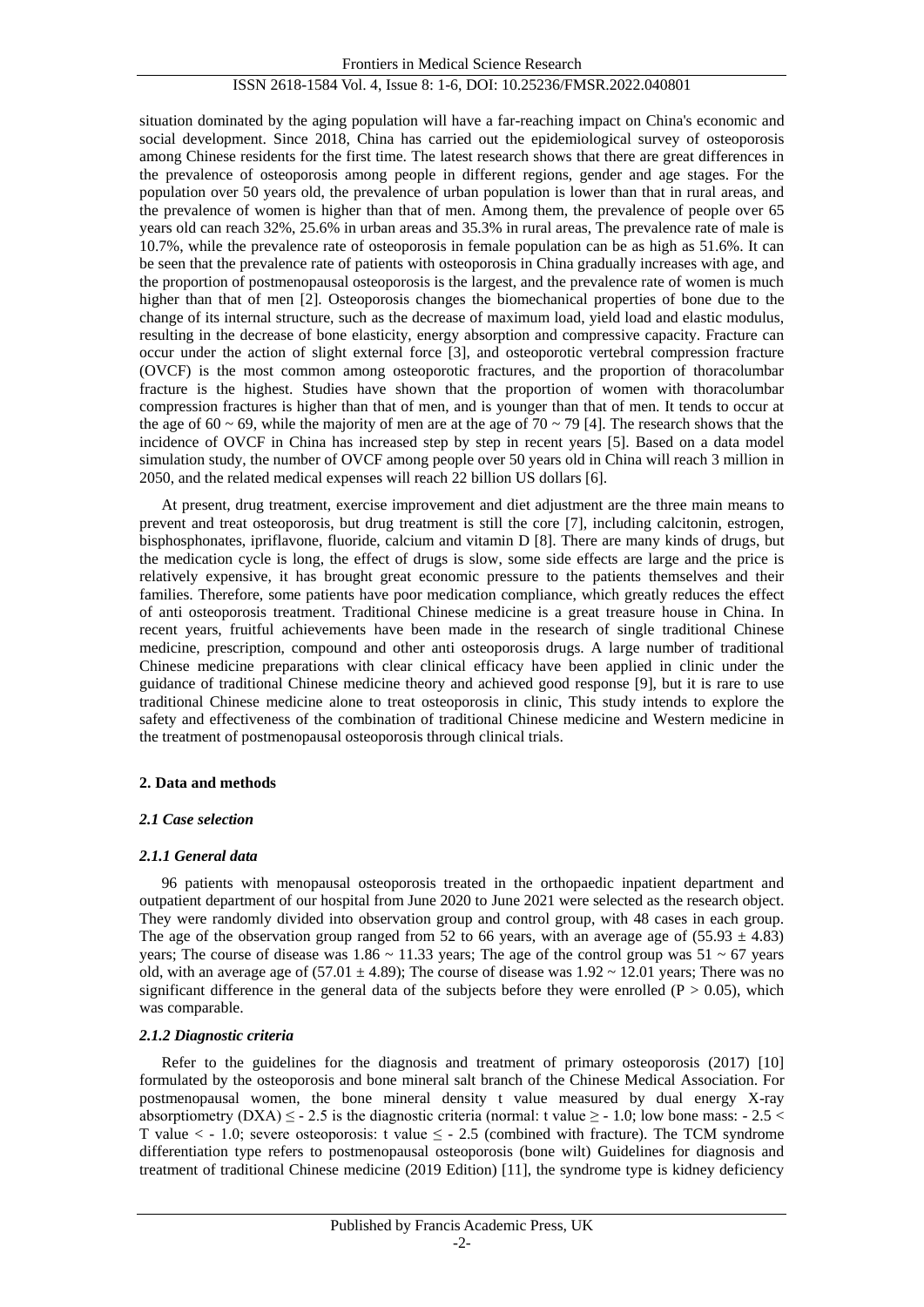and blood stasis type, which shows pain and discomfort in the waist, back and whole body, pain and refusal to press, definite location, muscle contracture, or fracture, accompanied by trauma, ecchymosis or ecchymosis on the tongue, purple and dark, astringent pulse or string.

## *2.1.3 Inclusion criteria*

(1) meet the diagnostic criteria of postmenopausal osteoporosis, TCM syndrome differentiation meets the type of kidney deficiency and blood stasis, and has typical clinical manifestations of osteoporosis; (2) Natural menopause time  $\geq 1$  year; (3) No anti osteoporosis drug treatment and no drugs affecting bone metabolism have been used in recent 6 months; (4) No other diseases affecting the study, such as endocrine system, digestive system and spirit; (5) No obvious contraindications; (6) Good compliance, with treatment and follow-up; (7) Voluntarily sign relevant informed documents and agree to accept this study.

# *2.1.4 Exclusion criteria*

(1) patients with secondary osteoporosis and idiopathic osteoporosis caused by endocrine system diseases and kidney diseases; (2) Unnatural menopause caused by gynecological diseases or other diseases; (3) Accompanied by liver and kidney insufficiency, digestive system diseases, mental diseases, etc; (4) Patients with allergic constitution or allergic to the drugs in this study; (5) Poor compliance, or unable to continue treatment or follow-up due to various reasons.

#### *2.2 Treatment*

The control group was given alendronate sodium tablets (Lepu Pharmaceutical (Beijing) Co., Ltd; Specification: 10 mg; Gyzz h2009334300) take it with warm water on an empty stomach in the morning. Do not lie down or eat within 30min after taking the medicine, 10mg / D; Calcitriol capsules (Shanghai Roche Pharmaceutical Co., Ltd.; specification: 0.25 µ g; gyzz j20150011) are taken orally, 0.25  $\mu$  g / time, 2 times / day. On the basis of the administration of the control group, the treatment group was added with anti bone hyperplasia capsule (Shenyang Noah Rongkang Biopharmaceutical Technology Co., Ltd.; specification: 0.35g; gyzz z19980144), 1.75g/time, 2 times / day. The two groups took medicine continuously for 3 months.

#### *2.3 Observation indicators and methods*

Record the TCM clinical syndrome score before and after treatment, and refer to the quantitative standard formulated in the guiding principles for clinical research of new traditional Chinese medicine (2002) [12]; Evaluate and record the visual analogue scale (VAS) of pain; According to the expert consensus on clinical application of biochemical indicators of bone metabolism (2019) [13], compare the amino terminal propeptide (PINP) and carboxyl terminal peptide of type I procollagen before and after treatment( $β$ - CTX) level.

# *2.4 Statistical methods*

Use spss26 0 software for data analysis. The measurement data is expressed in  $(x \pm s)$ , using t-test, and the counting data is tested by  $x^2$ . P < 0.05 showed that the difference was statistically significant.

# **3. Results**

# *3.1 TCM clinical syndrome score*

There was no significant difference in TCM clinical syndrome scores between the two groups before treatment ( $P > 0.05$ ). The syndrome scores of the two groups after treatment were significantly lower than those before treatment ( $P < 0.05$ ), and the syndrome scores of the treatment group after treatment were significantly lower than those of the control group after treatment ( $P < 0.05$ ), as shown in Table 1.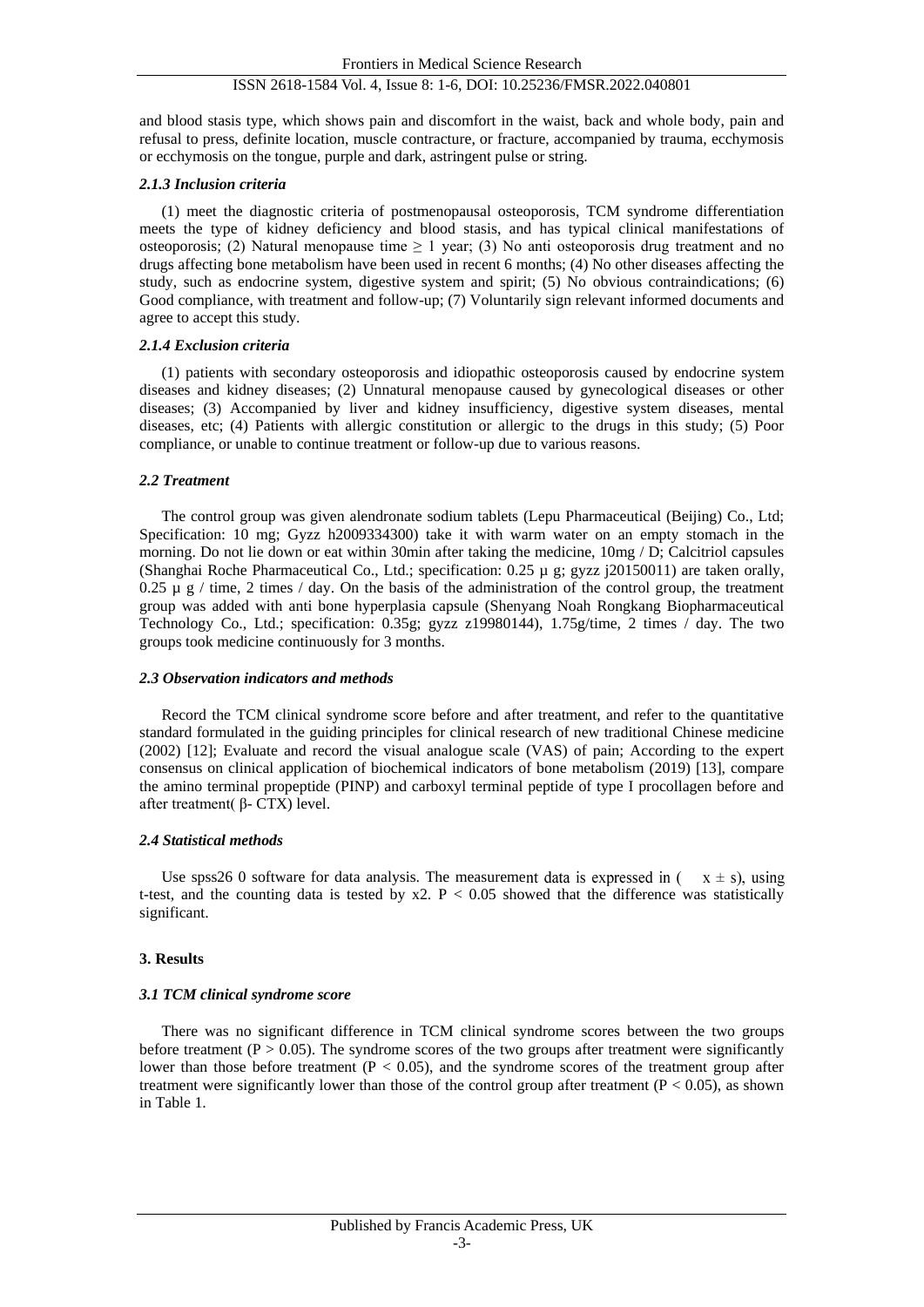|                      | Treatment group  |                              | Control group    |                   |
|----------------------|------------------|------------------------------|------------------|-------------------|
|                      | Before treatment | After treatment              | Before treatment | After treatment   |
| Low back pain        | $4.22 + 0.69$    | $1.99 \pm 0.67 \# \triangle$ | $4.13 + 0.72$    | $2.96 \pm 0.65#$  |
| Weak waist and legs  | $4.29 + 0.59$    | $1.57 + 0.76 \#$             | $4.19 + 0.72$    | $2.74 + 0.75 \#$  |
| Back percussion pain | $2.88 + 0.82$    | $1.03 + 0.61 \#$             | $2.79 + 0.78$    | $1.89 + 0.87#$    |
| Lower limb weakness  | $1.92 + 0.73$    | $0.76 + 0.38 \# \triangle$   | $1.79 + 0.69$    | $1.05 \pm 0.49$ # |

*Table 1: Comparison of TCM clinical syndrome scores between the two groups before and after treatment (x±s)*

Note: compared with that before treatment,  $\#P < 0.05$ ; Compared with the control group after treatment,  $\triangle P < 0.05$ .

#### *3.2 VAS score*

There was no significant difference in VAS score between the two groups before treatment ( $P >$ 0.05). The VAS score of the two groups after treatment was significantly lower than that before treatment  $(P < 0.05)$ , and the VAS score of the treatment group was significantly lower than that of the control group ( $P < 0.05$ ). See Table 2.

*Table 2: Comparison of VAS scores between the two groups before and after treatment (x±s)*

|                        | <i>Before treatment</i> | After treatment  |  |
|------------------------|-------------------------|------------------|--|
| <i>Treatment group</i> | $7.68 + 1.45$           | $2.38 + 0.87 \#$ |  |
| control group          | $7.59 + 1.56$           | 3 98+1 12#       |  |

Note: compared with that before treatment,  $# P < 0.05$ ; Compared with the control group after treatment,  $\triangle P < 0.05$ .

# *3.3 Biochemical indexes of bone metabolism*

There was no significant difference in biochemical indexes of bone metabolism between the two groups before treatment ( $P > 0.05$ ). After treatment, PINP in the two groups was significantly higher than that before treatment  $(P < 0.05)$ , and the increase after treatment in the treatment group was more obvious than that in the control group (P < 0.05). Two groups of patients β- CTX was significantly lower than that before treatment ( $\dot{P}$  < 0.05), and the decrease after treatment in the treatment group was more obvious than that in the control group ( $P < 0.05$ ). See Table 3

*Table 3: Biochemical indexes (PINP) of the two groups before and after treatment, β- CTX score comparison (x±s)*

| <i>Treatment group</i> |                  | control group                |                  |                   |
|------------------------|------------------|------------------------------|------------------|-------------------|
|                        | Before treatment | After treatment              | Before treatment | After treatment   |
| PINP                   | $62.19 + 18.33$  | $89.62 + 14.29 \# \triangle$ | $63.01 + 19.02$  | $77.24 + 15.29$ # |
| β-CTX                  | $0.69 + 0.04$    | $0.32 + 0.03#$ $\triangle$   | $0.65 - 0.05$    | $0.45 + 0.03#$    |

Note: compared with that before treatment,  $\#P < 0.05$ ; Compared with the control group after treatment,  $\triangle P < 0.05$ .

#### **4. Discussion**

PMOP is a systemic metabolic bone disease caused by the decline and imbalance of ovarian endocrine function and the decrease of estrogen level in postmenopausal women, resulting in the bone formation of osteoblasts less than the bone absorption of osteoclasts. It is characterized by the change of bone microstructure and the progressive decrease of systemic bone mineral density [14].

There is no disease name of postmenopausal osteoporosis in traditional Chinese medicine, which is mostly classified as "bone wilt", "bone arthralgia" and so on. Traditional Chinese medicine believes that its pathogenesis lies in deficiency of kidney essence, weakness of spleen and stomach, deficiency of liver blood and obstruction of collaterals by blood stasis [15]. The kidney stores essence, generates marrow and governs bone, which is the foundation of congenital. The weakness of bone is closely related to whether the kidney essence is full or not. Su Wen said that "when a woman is seven years old, her kidney qi is full, her teeth are more fat, and her intestines are more common... Qi Qi has a weak pulse, too Chong pulse is weak, the sky is exhausted, and the tunnel is blocked, so she is bad in shape and has no children". The physiological and pathological changes caused by the decrease of estrogen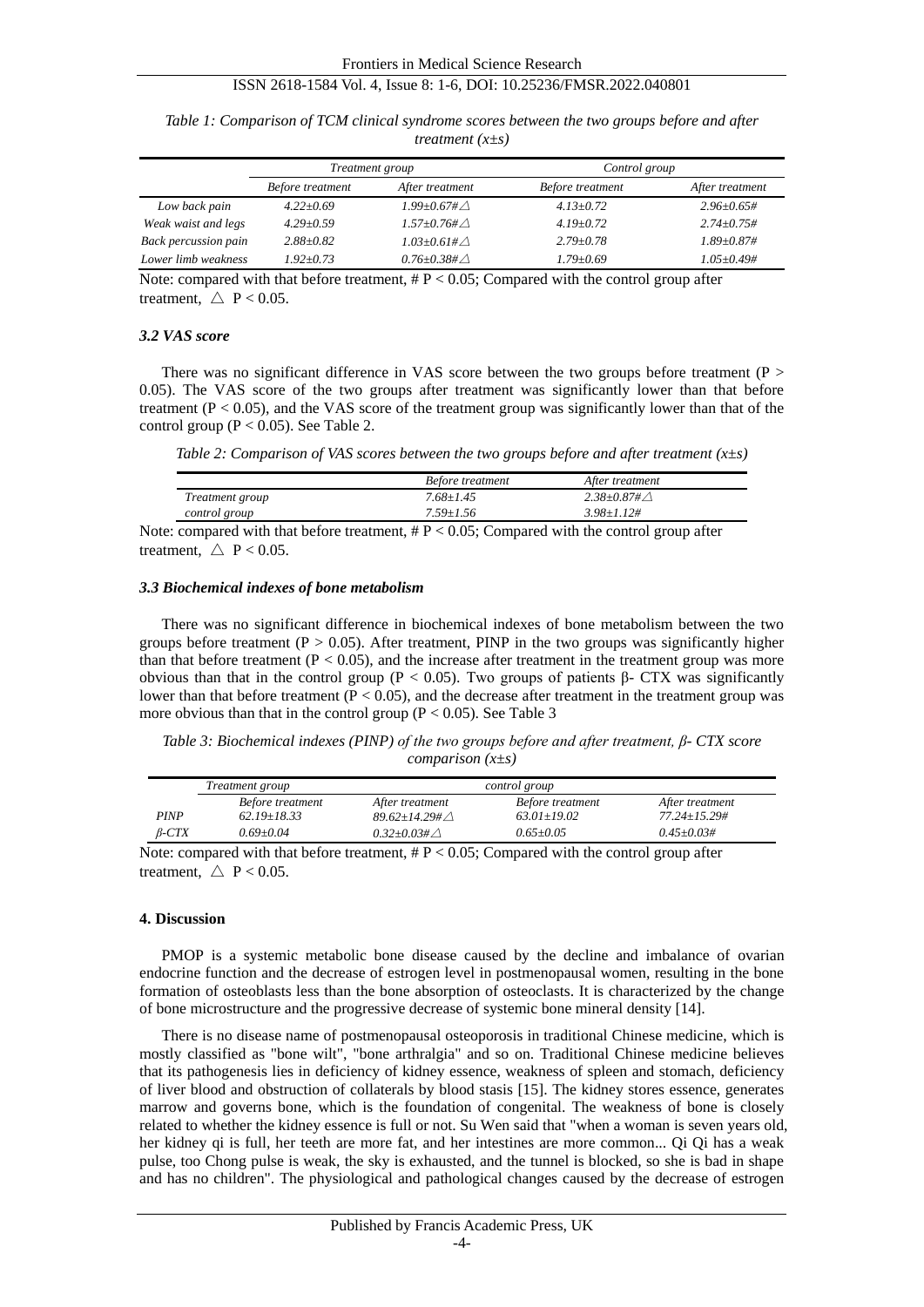level in postmenopausal women are consistent with the changes in the human body where "tianguijie" is located. The rise and fall of tianguijie is closely related to the kidney essence. The deficiency of kidney essence, the weakness of Chong and Ren, the lack of biochemical source of bone marrow, the inability to moisten and nourish bones, resulting in bone wilting and withering, which is the key to the pathogenesis of postmenopausal osteoporosis. The spleen and stomach are the foundation of the day after tomorrow and the biochemical source of Qi and blood. "Lingshu" says: "the valley is full of Qi, zhuoze is injected into the bone, and the bone belongs to flexion and extension...", According to the required reading of medical school: "deficiency of Yang and brightness leads to less blood gas and can not nourish the Zong tendon, so it is galloping. When the Zong tendon is galloping, the pulse can not be retracted, so the foot is paralyzed and not used". It describes the close relationship between the spleen and stomach and the bones. The kidney stores essence and governs bones, the liver stores blood and governs tendons, and the liver and kidney are of the same origin. The survival of the two depends on each other. Ye Tianshi's clinical syndrome guide medical case said: "covering the liver governs tendons, liver injury will not be used by people, and muscles and bones are contracture", indicating that the occurrence of wilt syndrome is related to the liver. In conclusion, the basic pathogenesis of postmenopausal osteoporosis is deficiency of kidney essence, lack of biochemical source of bone marrow and loss of bone nourishment, which is related to the dysfunction of liver, spleen and stomach, and blood stasis promotes the further occurrence of the disease [16].

Kangguzeng capsule combined is a traditional Chinese medicine compound reagent based on the method of Tonifying the kidney and activating blood circulation. A large number of clinical studies have confirmed that the drugs based on tonifying the kidney and activating blood circulation can achieve a certain effect on the treatment of osteoporosis. MRTA analysis [17] shows that unfamiliar traditional Chinese medicine compound preparation can improve bone mineral density and blood calcium in the treatment of postmenopausal osteoporosis, with definite evidence of total effective rate and good safety. Liu Wei [18] and others used the method of Tonifying the kidney and activating blood circulation to treat 100 elderly patients with osteoporosis. The randomized controlled study showed that the method of Tonifying the kidney and activating blood circulation can improve the clinical symptoms, improve the quality of life, improve bone mineral density and biochemical indexes of bone metabolism. A large number of animal experimental studies also show that the traditional Chinese medicine compound of Tonifying the kidney and activating blood circulation can affect the signal transduction pathway, inhibit bone absorption and promote bone formation [19].

Alendronate sodium is the third generation bisphosphate bone resorption inhibitor. As a first-line anti osteoporosis drug, it has been widely used in clinic, and many studies have also confirmed the accuracy of its efficacy. Considering that the subjects of this study are mostly elderly people, and the absorption capacity of gastrointestinal tract to calcium is reduced, calcitriol can improve the absorption and utilization of calcium and consolidate the curative effect.

It is found that kangguzeng capsule combined with basic anti osteoporosis drugs has satisfactory curative effect in the treatment of postmenopausal osteoporosis. It can improve clinical symptoms, improve bone mineral density and related bone biochemical markers. It has good safety and is worthy of further clinical application.

## **Acknowledgment**

Key research and development project of science and technology department of Shaanxi province.(2021SF419); Xianyang Science and Technology Bureau Social Development Science and Technology Key Research and Development Program(2020k02-109); Liu Deyu Famous Old Chinese Medicine Experts Inheritance Studio Project, Guanzhong Li School of Orthodontics Inheritance Studio Project, Shaanxi Province Sanqin Scholars Innovation Team Support Plan;Shaanxi Provincial College Youth Innovation Team (Traditional Chinese Medicine Osteoarthritis Innovation Team); Shaanxi University of Chinese Medicine Discipline Construction Innovation Team(Innovation Team of Integrated Traditional Chinese and Western Medicine for Prevention and Treatment of Bone, Joint and Spinal Degenerative Diseases 2019YL-02)

## **References**

*[1] Li Xianfeng Classification and classification of osteoporosis [J]. Chinese Journal of general practice, 2005 (16): 1300.*